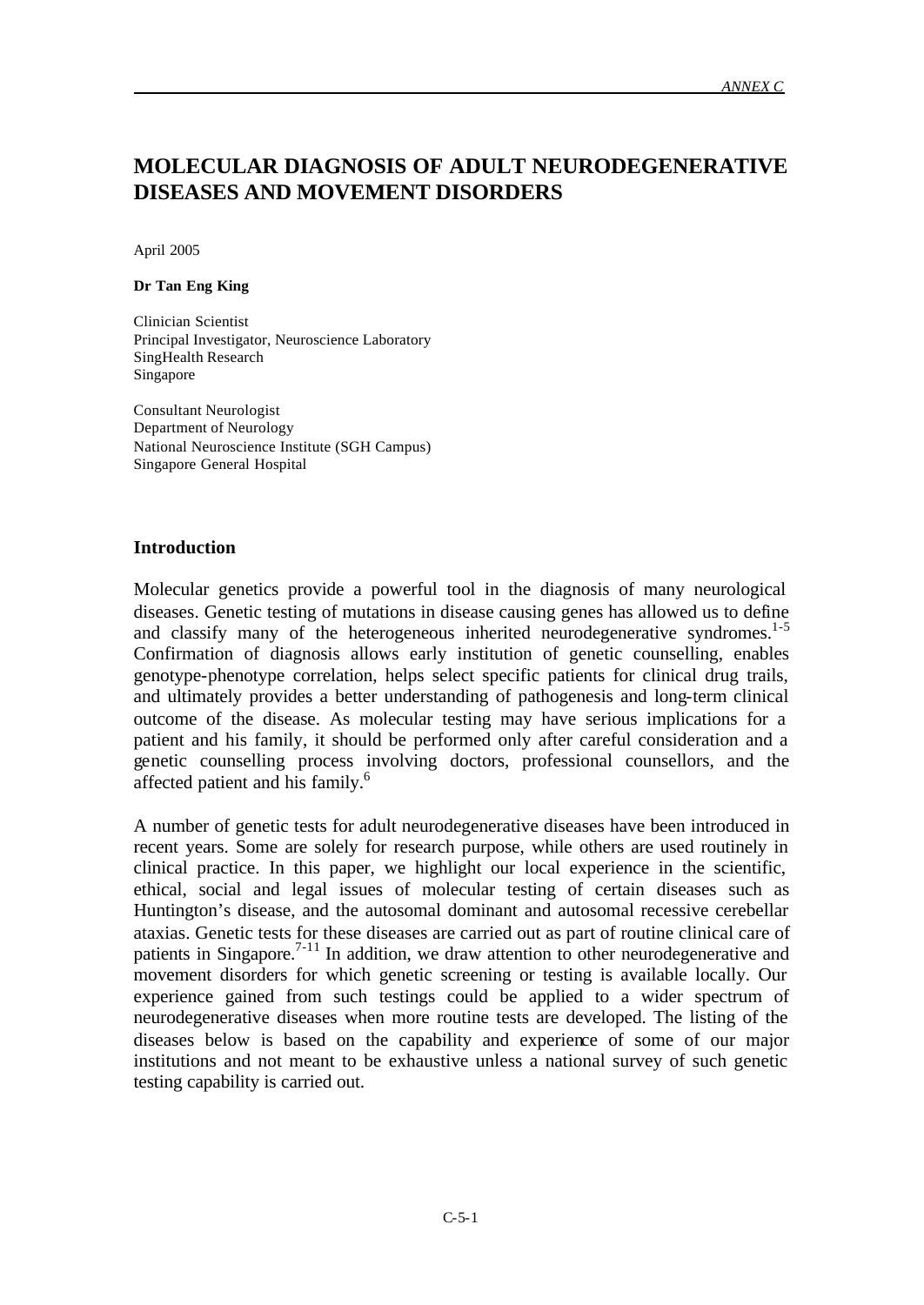### **Huntington's Disease and Inherited Ataxias**

# *Huntington's Disease*

Huntington's disease (HD) is an autosomal dominant neurodegenerative disorder associated with basal ganglia and cerebral cortex atrophy. HD is characterised by involuntary choreiform movements, cognitive impairment, and behavioural abnormalities. It is caused by an unstable expanded CAG repeat within the coding region of the HD gene. Variability in age at onset, tendency of paternal transmission, and sporadic new mutations are some of HD's recognised clinical features.<sup>12</sup>

### Purpose of test

A genetic test can confirm the diagnosis with abnormal CAG repeats of 40 to over 100 CAG units. Normal chromosomes have 6 to 26 CAG repeats that are inherited in a Mendelian fashion. Sometimes alleles with 36 to 39 repeats are present in unaffected elderly relatives of sporadic *de novo* cases.

#### Selection criteria

Genetic testing is recommended for patients with dementia, involuntary movements, and neuro-behavioural disorders, and/or a positive family history of HD. It should also be considered for patients without family history but with clinical features of HD, particularly when there is a history of ancestors' early death, non-paternity, or adoption.

### Confirmation of diagnosis

Involves a clinical diagnosis of HD and no genetic test previously for the patient or family member.

#### Presymptomatic testing

Performed for individuals at risk for HD who request this test for purposes like marriage or childbearing.

### Prenatal testing

Can be considered when one parent is known to carry the HD gene and the couple wants to determine the carrier status of the foetus.

#### Procedure of test

Patients suspected of having HD are usually assessed by a neurologist who has an interest and is familiar with the nature of the test. Genetic counselling by a neurologist regarding the nature and implications of the test is carried out. Patients are usually informed of the test results at their subsequent follow-up between 1 to 3 months.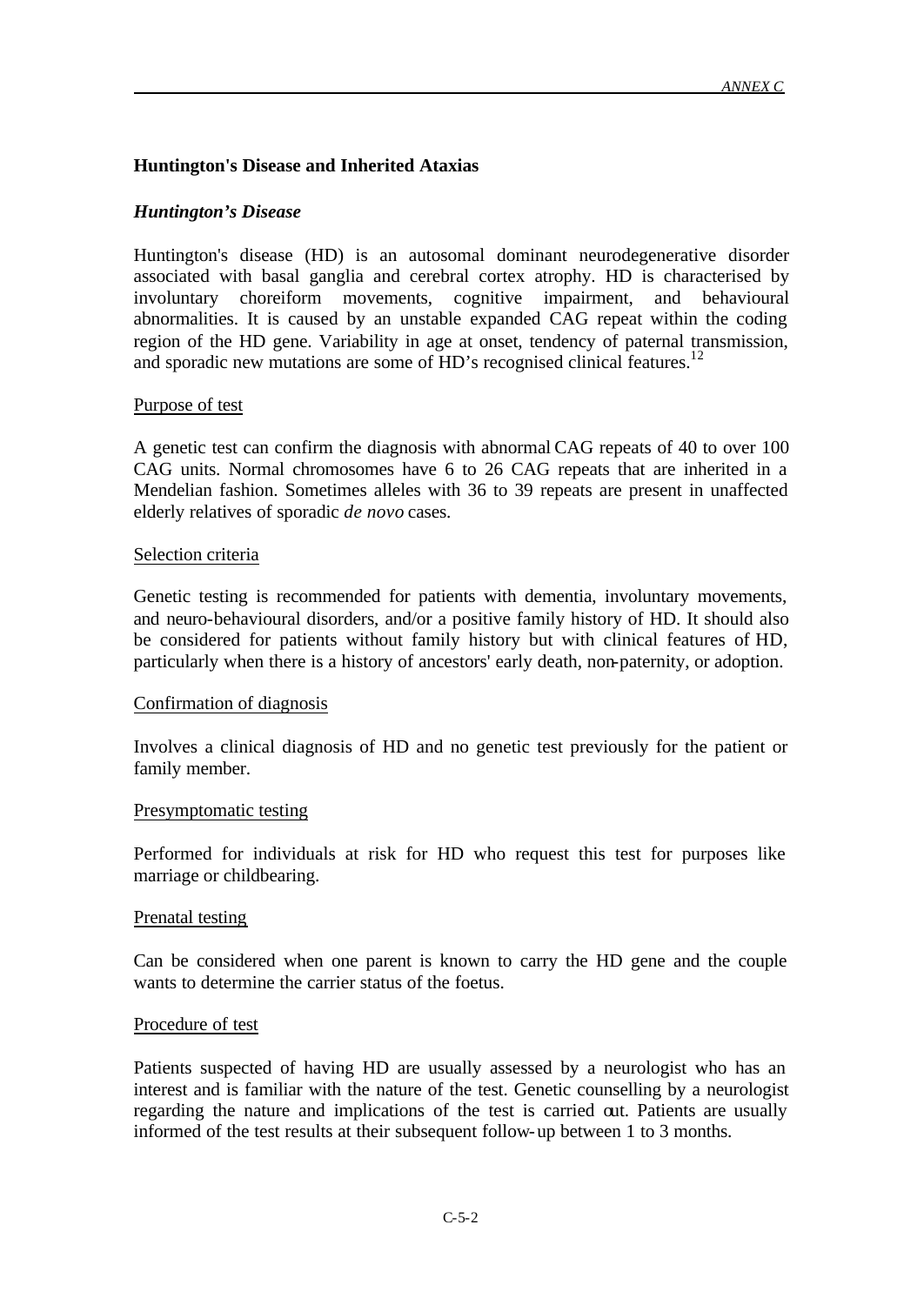Information used for research

Diagnosed HD patients will be approached separately regarding participation in a research project if such research is available. Sometimes collective information regarding the prevalence of the disease and the genetic findings are presented in scientific meetings or for planning educational or healthcare programmes. Strict confidentiality is maintained to ensure that no patient can be identified.

#### Accuracy of results

The test is usually repeated twice in the laboratory to ensure accuracy, and is compared with negative controls.

#### Some characteristic features

#### *Repeat Sizes Up to 26 Units* – Normal.

*Repeats of 27 to 35 Units* – There have been no confirmed reports of persons with repeats in this range expressing HD. However, descendants of fathers with repeats in this range can inherit an expanded allele in the clinical range.

*Repeats of 36 to 39 Units* – Some persons may develop HD and others may live into old age without clinical evidence of the disease.

*Repeats of 40 Units or Larger* – All patients with the range of 40 or more will eventually develop HD. However, some individuals with repeats at the low end of this range are reported to exhibit initial symptoms at ages older than common life expectancy.

There is a strong correlation between the length of the expanded CAG repeat with age at onset of the disease. In asymptomatic persons, however, the repeat size cannot reliably predict age of onset. In a study of 63 HD patients and family members in Singapore, the range of CAG repeats in our population's normal and HD alleles is similar to those reported elsewhere.<sup>9</sup>

### *Autosomal Dominant Cerebellar Ataxias*

Autosomal dominant cerebellar ataxias (ADCAs), frequently referred to as SCAs, are a group of neurodegenerative diseases characterised by cerebellar dysfunction either alone or in combination with other neurological abnormalities. The estimated prevalence of ADCA in Singaporean families is at least 1 : 27,000. <sup>8</sup>

Their clinical classifications (ADCA I: cerebellar syndrome with other neurologic involvement such as pyramidal, extrapyramidal, ophthalamoplegia, dementia; ADCA II: cerebellar syndrome with pigmentary maculopathy; ADCA III: relatively pure cerebellar syndrome) have largely been replaced by a genetic classification since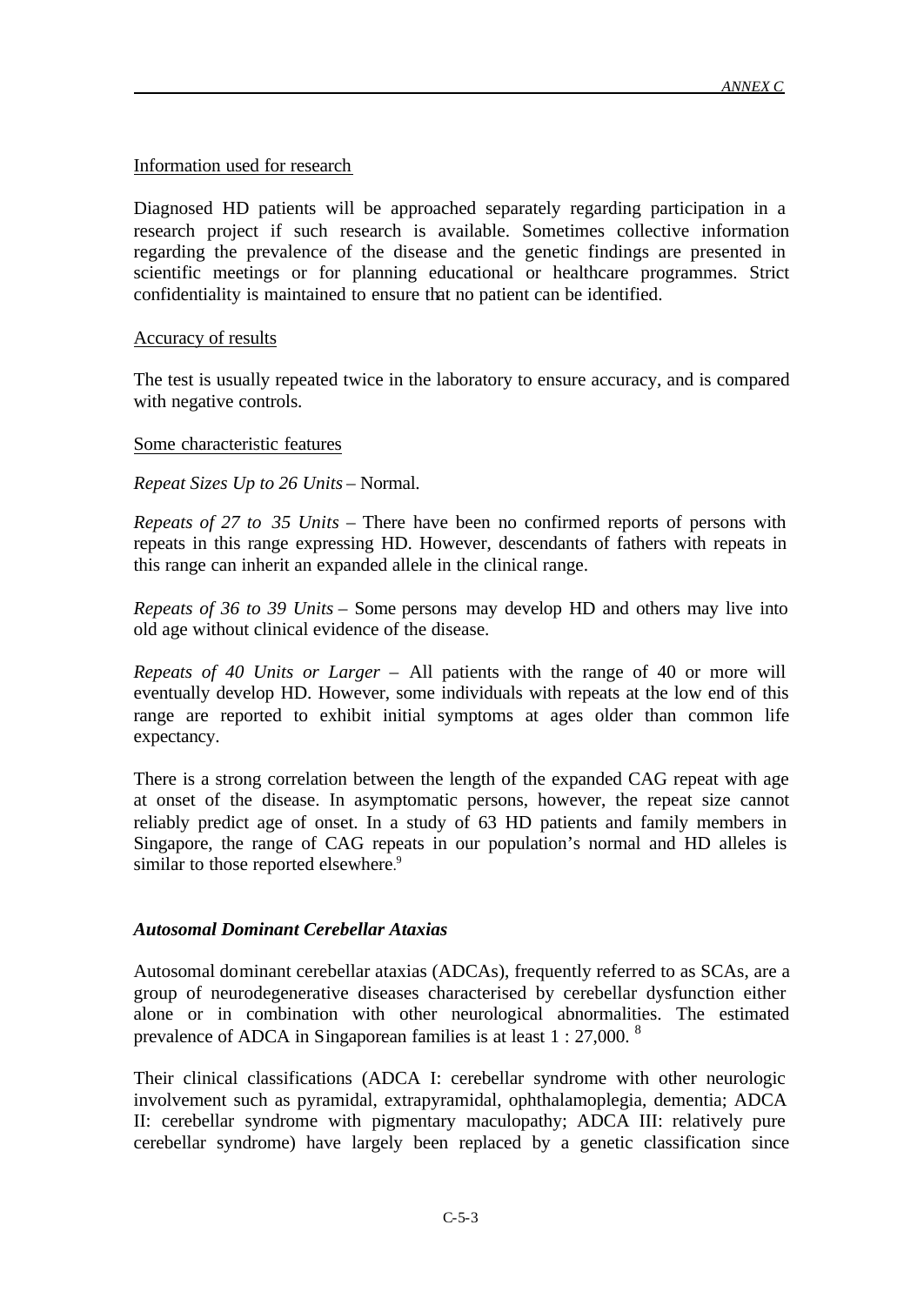expansions of coded CAG trinucleotide repeats were demonstrated to cause several dominantly inherited SCAs. At least ten genes have been identified for SCAs 1, 2, 3, 6, 7, 8, 10, 12 and 17, dentatorubral-pallidoluysian atrophy (DRPLA), and ten loci responsible for SCAs 4, 5, 11, 13, 14, 16, 18, 19, 21 and 22 have been mapped. These loci have been numbered based on their order of classification. However, a locus for SCA 9 has yet to be assigned.

In SCAs 1, 2, 3, 6 and 7, the mutation is due to CAG repeat expansions within the coding regions of the gene. SCA 8 is associated with an expansion of a CTG repeat in the 3' untranslated region (UTR) of the *SCA 8* gene that produces antisense mRNA to the *KLHL1* gene on the complementary strand. In SCA 10, the disease-causing expansion occurs in the ATTCT pentanucleotide repeat of intron 9 of *SCA10,* a gene of unknown function widely expressed in the brain. In SCA 12 there is an expanded CAG repeat in the 5' untranslated region (UTR) of *PPP2R2B*, a gene coding for a brainspecific regulatory subunit of the protein phosphatase PP2A. SCA 17 is due to an expanded CAG repeat in TATA box binding protein (*TBP*) gene, which gives rise to an elongated polyglutamine tract in the respective proteins.<sup>13</sup>

### Purpose of test

A genetic test can confirm the diagnosis when abnormal trinucleotide or pentanucleotide repeats are above the range of normal chromosomes. The genes are inherited in a Mendelian fashion.

### Selection criteria

Selection criteria include: patients with clinical features of SCA such as cerebellar ataxia, pyramidal and extrapyramidal signs and with a family history of ataxia; or a history of ancestors' early death, non-paternity, or adoption in the presence of suspected clinical features described above.

It has to be emphasised that a wide phenotypic overlap amongst the SCAs and interfamilial and intra-familial phenotypic variability exists even for each SCA subtype. Based on the history and ancestry of Singaporeans, we previously demonstrated a founder effect for specific SCA subtypes and the association of ethnicity-specific SCA subtypes. SCA 2 is relatively common amongst the Malay race. Priority testing for SCA 3 and SCA 2 for ethnic Chinese, and SCA 2 in ethnic Malays may be cost effective and relevant locally.<sup>8</sup> Clinical features that were highly predictive of a positive DNA SCA test in our population included presence of a positive family history, chorea and dystonia, muscle and tongue fasciculations, gaze-evoked nystagmus, and hypertonia.<sup>7</sup>

### Some characteristic features

*SCA 1* – Hypermetric saccades and hyperreflexia.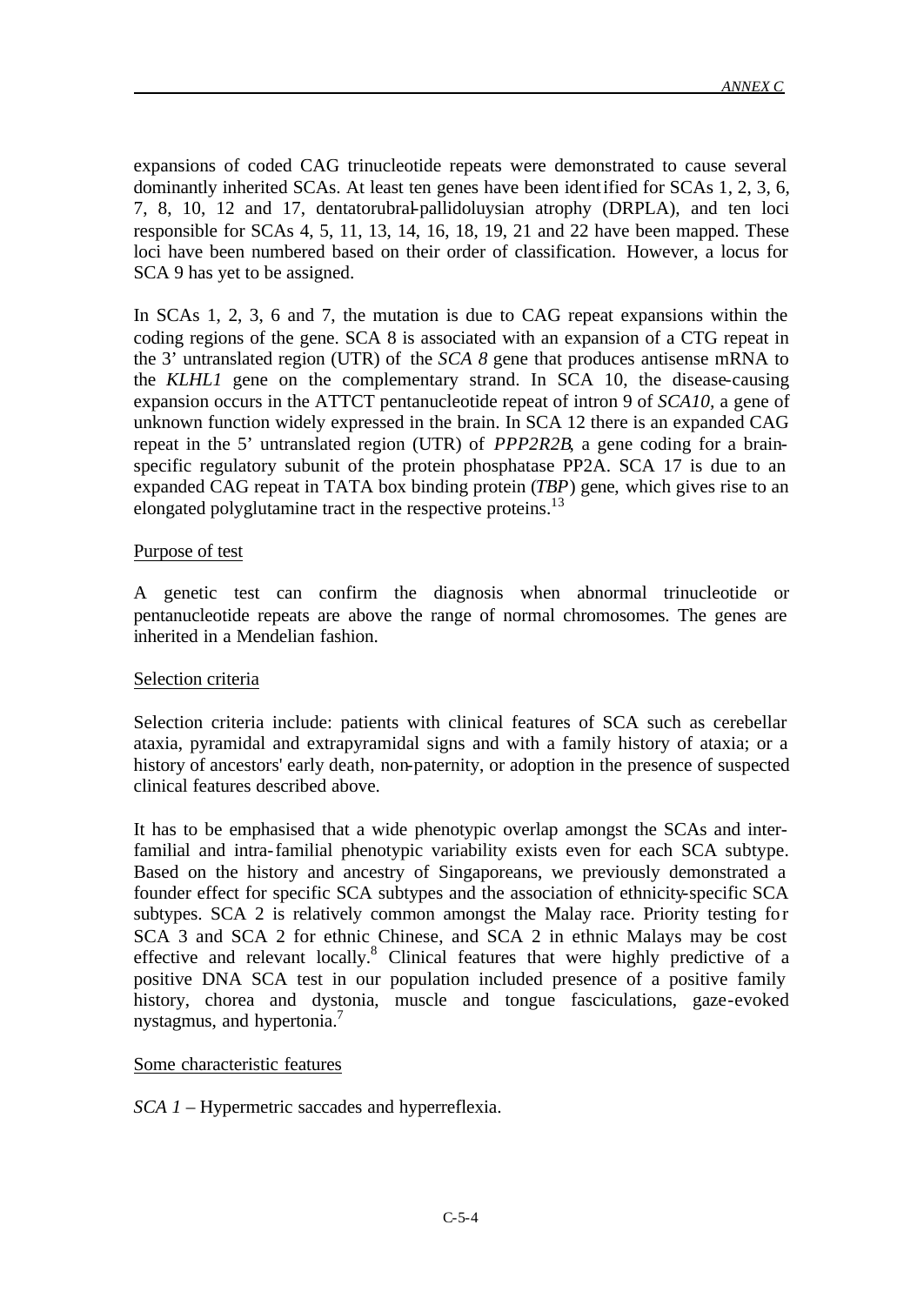*SCA 2* – Markedly reduced velocity of saccadic eye movements, areflexia and changes similar to those seen in olivopontocerebellar atrophy on brain imaging. May show pure parkinsonian phenotype.

*SCA 3* – Combinations of protruded eyes, muscle fasciculations, spasticity, chorea, gaze-evoked nystagmus, parkinsonism and peripheral neuropathy. May show pure parkinsonian phenotype.

*SCA 7* – Macular degeneration.

*SCAs 5, 6, 10 and 11* – Relatively pure cerebellar signs.

*SCA 8* – Mild sensory neuropathy with frequent late-onset spasticity.

*SCA 12* – Head and hand tremors.

*SCA 17* – Intellectual deterioration and dysphagia.

*DRPLA and SCA 10* – A history of seizures with ataxia.

### Confirmation of diagnosis

A clinical diagnosis of SCA, and no genetic test done previously for the patient or family member.

### Presymptomatic testing

Performed for those at risk of developing SCA, who request this test be performed for purposes like marriage or childbearing.

### Prenatal testing

Can be considered when one parent is known to carry the SCA gene and the couple wants to determine the carrier status of the foetus.

### Procedure of test

Patients suspected of having SCA are usually assessed by a neurologist who has an interest and is familiar with the nature of the test. Genetic counselling regarding the nature and implications of the test is carried out by a neurologist. Patients are usually informed of the test results at their subsequent follow-up between 1 to 3 months.

### Information used for research

Diagnosed SCA patients will be approached separately regarding participation in a research project if such research is available. Sometimes collective information regarding the prevalence of the disease and the genetic findings are presented in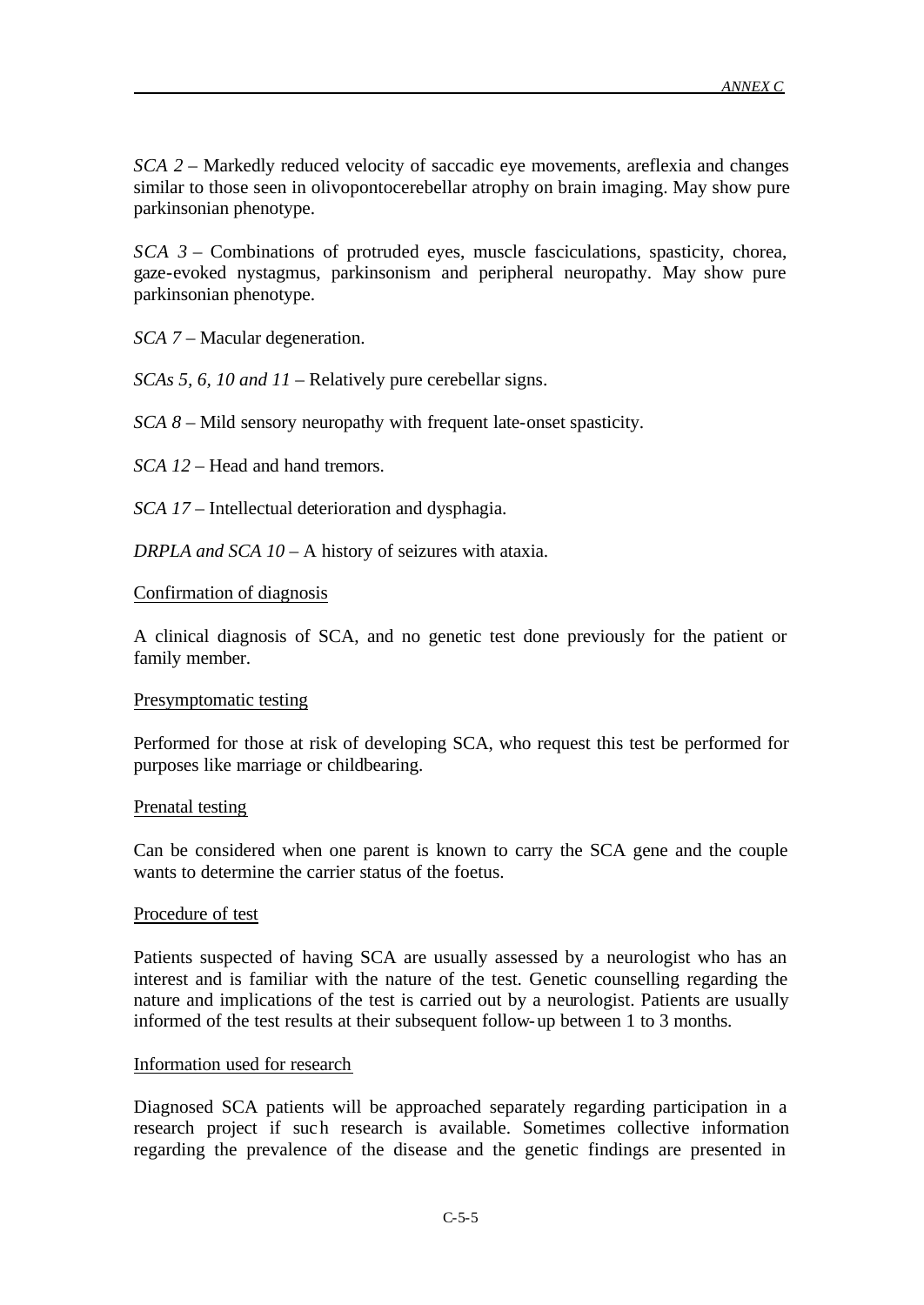scientific meetings or for planning educational or healthcare programmes. Strict confidentiality is maintained to ensure that no patient can be identified.

#### Accuracy of results

The test is usually validated and repeated twice in the laboratory to ensure accuracy, and is compared with negative controls.

#### General features shared by most SCAs

- 1. Anticipation, where there is progressive increase of expanded CAG repeats in successive generations. Those with larger CAG repeats display earlier ages of onset with greater disease severity than those with relatively smaller repeats.
- 2. Appearance of a critical size of repeat for most of the SCAs, above which the disease would manifest.
- 3. Influences of parental origin on repeat size instability. Paternal transmission of many SCAs (such as SCAs 1, 2, and 3) may result in a severe, rapidly progressive phenotype at a young age.

### Exceptions

- 1. In some SCAs, the disease and normal allele sizes overlap in an intermediate range. Alleles in the intermediate range show reduced penetrance in SCA 2. In SCA 7, the intermediate alleles do not cause disease but can give rise to *de novo* expansion to disease causing size in subsequent generations.
- 2. Some SCAs (such as SCAs 1 and 2) have non-CAG repeat (CAA, CAT) interruptions. The CAT interruptions introduce histidines into the polyglutamine tract in the protein product, ataxin 1, which may prevent pathogenicity of expanded polyglutamines in SCA 1. The presence of the CAT interruptions on normal alleles is useful for distinguishing normal from diseased alleles for allele sizes of 36 to 44.
- 3. SCA 8 exhibits instability of repeat with a bias towards expansion in maternal transmission and frequent contraction in paternal transmission. SCAs 1, 2, 3, and 7 may show length changes during intergenerational transmission with a predisposition to expansion in subsequent generations.
- 4. In SCA 6, the CAG repeat size shows no size instability in parent-to-child transmission, even though anticipation has been reported. SCAs 1, 2, 3, 5, 10 and 14 also show anticipation, whereas SCAs 8, 12 and 13 do not.

### *Autosomal Recessive Cerebellar Ataxias*

This is a heterogeneous group of autosomal recessively inherited disorders that are characterised by progressive ataxia, and whose disease onset frequently occurs at a young age. However, milder variants with later disease onset have been described. The term early-onset cerebellar ataxia is ascribed to those recessive ataxias in which neither gene mutations nor chromosomal loci are known.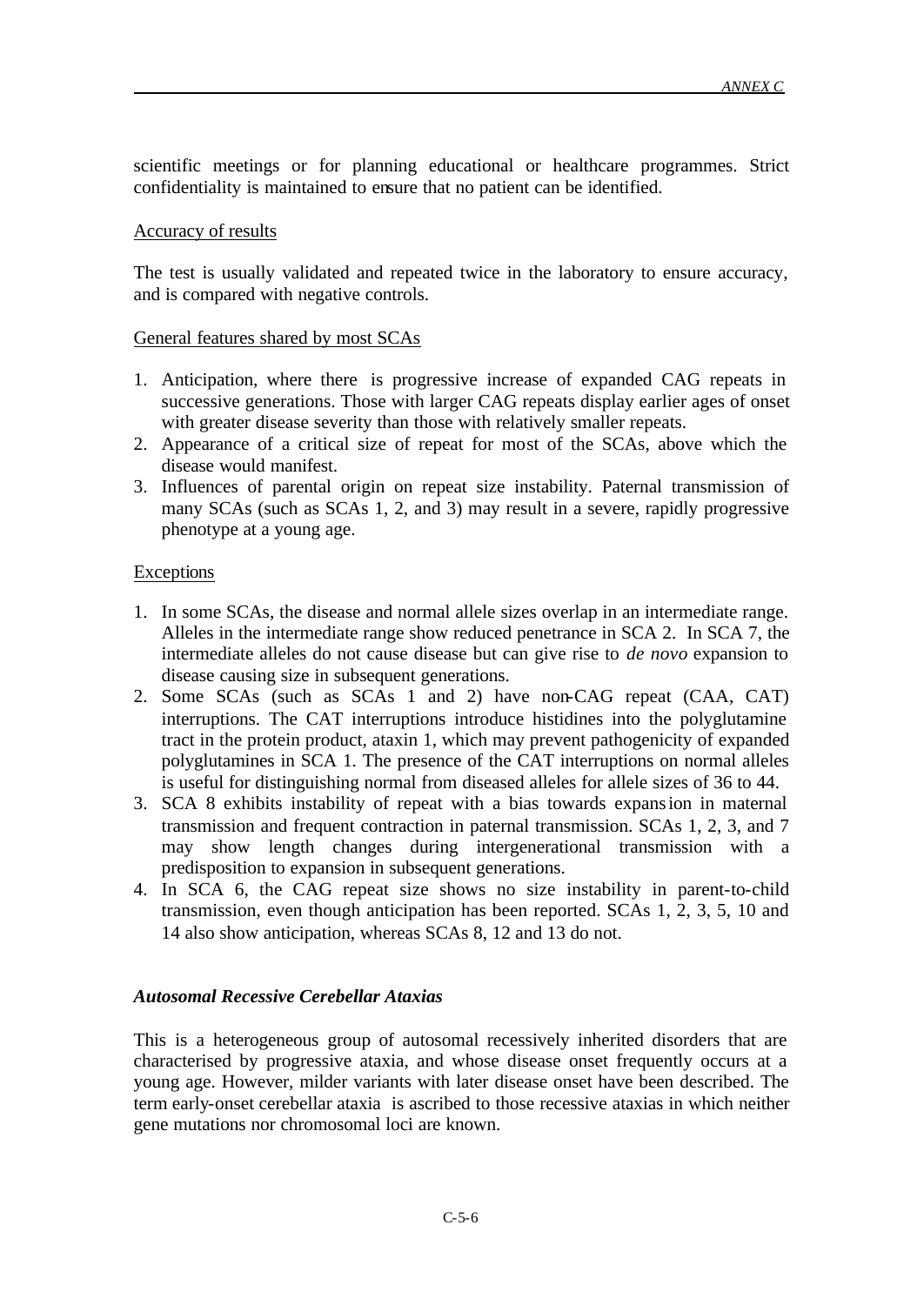The affected gene and causative mutations have been described for Friedreich's ataxia, ataxia telangiectasia, autosomal recessive ataxia with oculomotor apraxia, autosomal recessive spastic ataxia of Charlevoix-Saguenay, abetalipoproteinemia, ataxia with isolated vitamin E deficiency, Refsum's disease, and cerebrotendinous xanthomatosis. However, routine genetic testing is available for Friedreich's ataxia (FRDA). Biochemical tests are available for some of the recessive ataxias.

#### *Friedreich's Ataxia*

FRDA, the most frequent recessive ataxia is characterised by onset in adolescence, progressive gait and limb ataxia, dysarthria, lower limb areflexia, loss of proprioception, and cardiomyopathy. Ninety-six percent of FRDA patients are homozygous for a GAA repeat expansion in the first intron of the  $X25/frataxin$  gene.<sup>13</sup>

#### Purpose of test

A genetic test can confirm the diagnosis when abnormal trinucleotide repeats are above the range of normal chromosomes. The genes are inherited in a Mendelian fashion.

#### Selection criteria

The test is used to confirm diagnosis in patients with the typical phenotype of FRDA. The test is used as a diagnostic screen in patients whose family history is compatible with autosomal recessive inheritance and whose progressive ataxia is otherwise unexplained. Other selection criteria include a history of ancestors' early death, nonpaternity, or adoption in the presence of suspected clinical features described above.

#### Confirmation of diagnosis

A clinical diagnosis of FDRA and no genetic test done previously for the patient or family member.

#### Presymptomatic testing

Performed for those at risk of developing FDRA and who request this test be performed for purposes like marriage or childbearing.

#### Prenatal testing

Can be considered when one parent is known to carry the FDRA gene and the couple wants to determine the carrier status of the foetus.

#### Procedure of test

Patients suspected of having FDRA are usually assessed by a neurologist who has an interest and is familiar with the nature of the test. Genetic counselling by a neurologist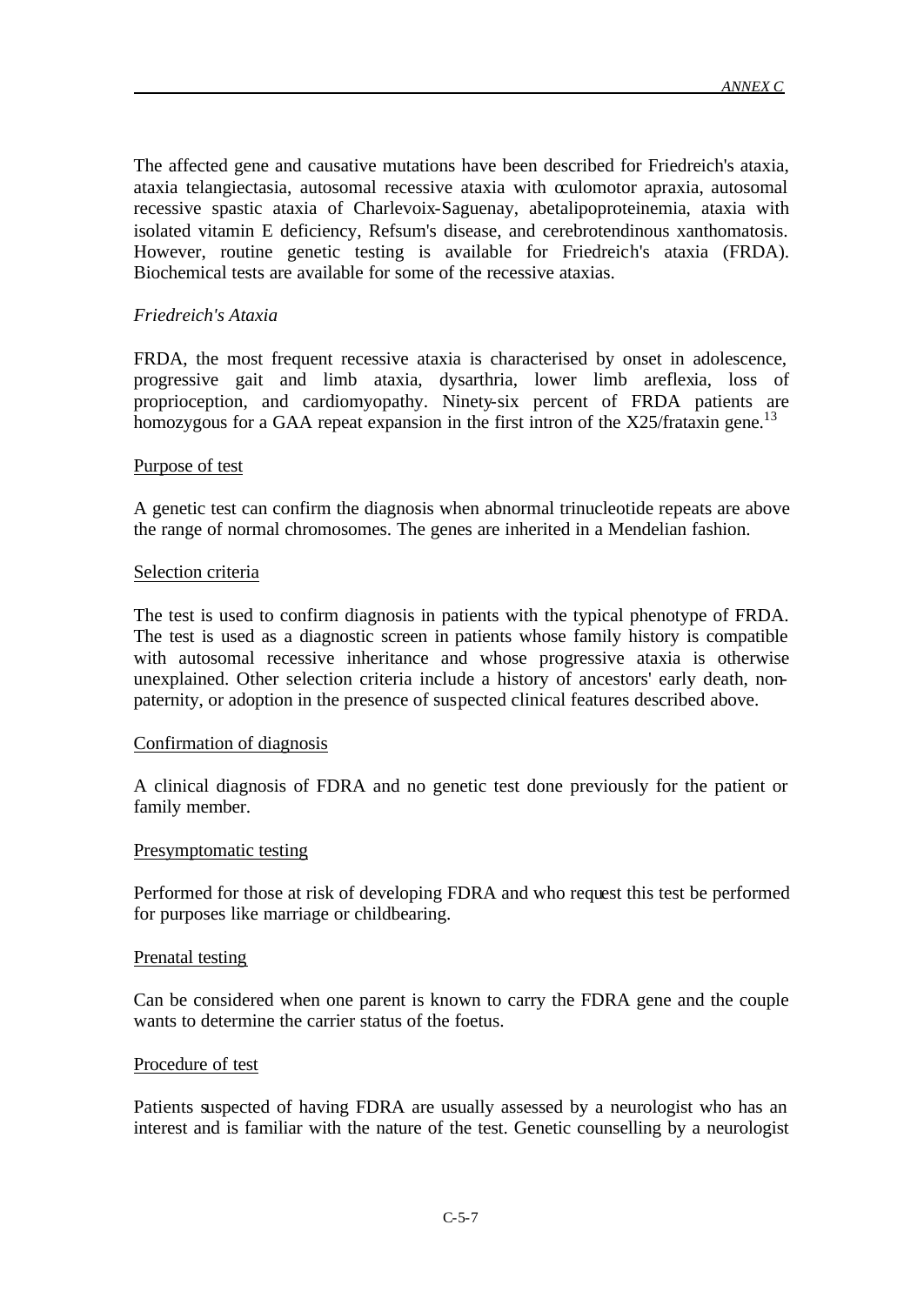regarding the nature and implications of the test is carried out. Patients are usually informed of the test results at their subsequent follow-up between 1 to 3 months.

#### Information used for research

Diagnosed FDRA patients will be approached separately regarding participation in a research project if such research is available. Sometimes collective information regarding the prevalence of the disease and the genetic findings are presented in scientific meetings or for planning educational or healthcare programmes. Strict confidentiality is maintained to ensure that no patient can be identified.

The normal repeat length range is from 6 to 36 units, whereas expanded alleles have 90 to 1,300 repeats. Age of onset is inversely correlated with the size of the shorter allele. Heterozygous mutations (GAA expansion) and point mutations in the frataxin gene are less common. Atypical clinical features (e.g. disease onset in adulthood or preservation of muscle reflexes) have been described in those with homozygous mutations (GAA expansions). Finding of a heterozygous GAA expansion in a symptomatic individual suggests the presence of a point mutation on the second allele.

# **Routine Biochemical Screening of Recessive Ataxias**

### *Ataxia Telangiectasia (AT)*

AT is an autosomal recessive disorder characterised by cerebellar ataxia with onset in early childhood, oculocutaneous teleangiectasias, a high incidence of neoplasia, radiosensitivity, and recurrent infections. More than 200 mutations exist in ATM, the gene involved in AT, which encodes a member of the phosphoinositol-3 kinase family involved in cell cycle checkpoint control and DNA repair. The most useful test is determination of serum-foetoprotein, which is elevated in 90% of AT patients.

### *Abetalipoproteinemia*

Abetalipoproteinemia is an autosomal recessive disorder characterised by a gradual onset of ataxia, limb weakness, disturbed sensation, retinal degeneration, and diarrhoea. It is by caused by mutations of the gene encoding a subunit of a microsomal triglyceride transfer protein. The diagnosis can be made by lipid electrophoresis showing low serum cholesterol (<70 mg/dl) and nearly absent, very low-density lipoproteins, acanthocytosis in blood smears, and reduced serum vitamin E levels.

### *Wilson disease*

Wilson disease is caused by mutations in the gene for a copper-transporting p-type ATPase called ATP7B, located on chromosom13q14-q21. The disease is characterised by a combination of neurological (e.g. parkinsonism, chore, dystonia etc), hepatic (cirrhosis, liver failure), or psychiatric dysfunctions (depression, personality changes). More than 170 mutations have been described so far, most being point mutations or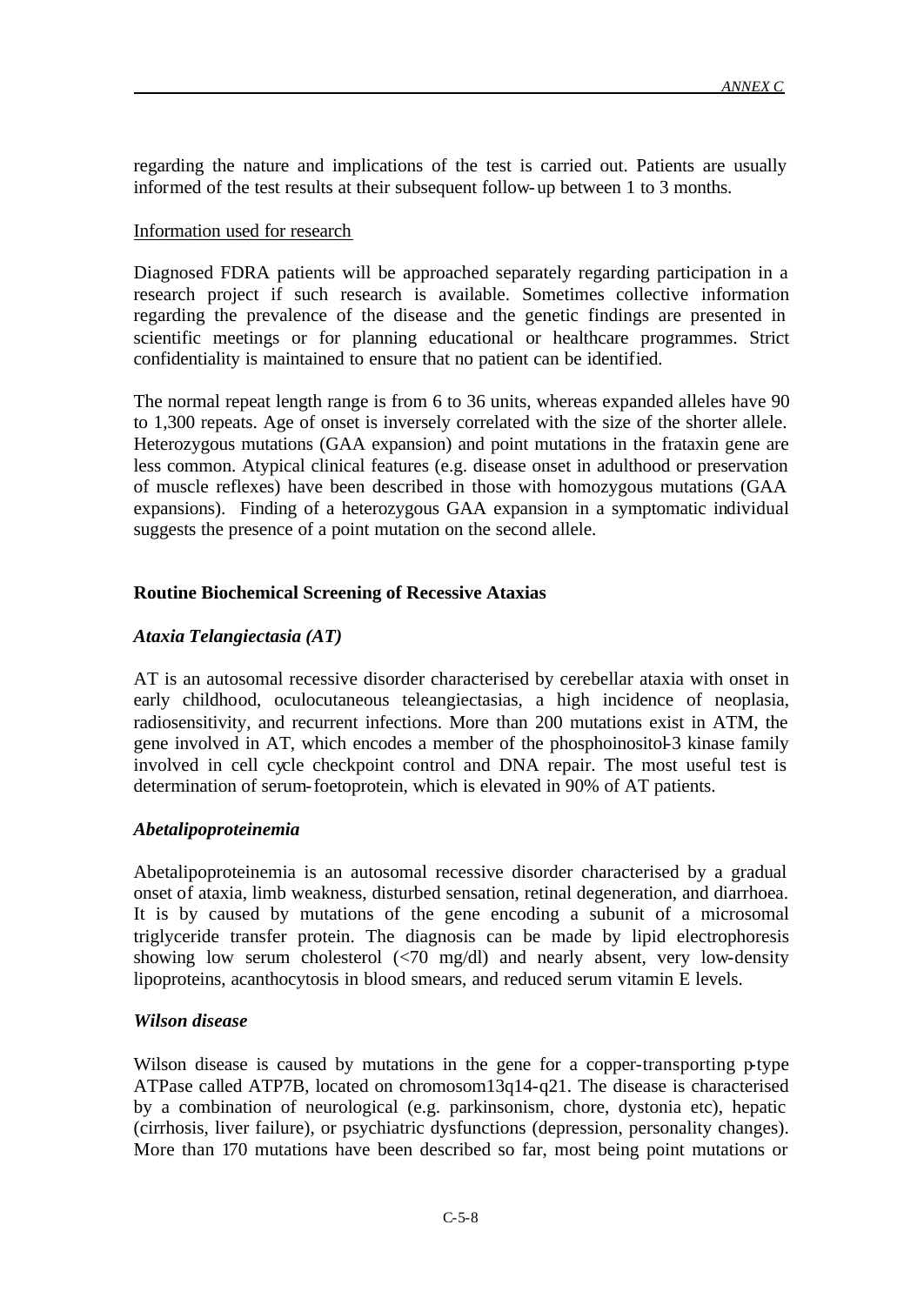small deletions. Mutational analysis is difficult because of the large size of the gene and the various mutations. A diagnosis in a symptomatic individual can be made based on low serum ceruloplasmin, high urinary copper and/or increased hepatic copper content, Kayser-Fleischer ring, and copper deposits on imaging.

### **Parkinson's Disease, Dystonia and Alzheimer's Disease**

### *Parkinson's disease*

Parkinson's disease (PD) is a progressive neurodegenerative disease characterised by loss of dopaminergic cells in the substantia nigra pars compacta and by the presence of Lewy bodies. The cardinal clinical symptoms and signs of PD are bradykinesia, rigidity, tremor, postural instability and freezing attacks.<sup> $14, 15$ </sup> Ten gene loci have been identified by linkage analysis on human chromosome 4q21-23 (PARK 1), 6q25-27 (PARK 2), 2p13 (PARK 3), 4p15 (PARK 4), 4p13 (PARK 5), 1p35-p36 (PARK 6), 1p36 (PARK7), 12p11.2-q13.1 (PARK 8), 1p36 (PARK 9), and 1p32 (PARK 10).<sup>15</sup> Genetic susceptibility and gene-environmental interaction in Singaporean PD population and those reported in the literature have not been conclusive.  $16-22$ 

Mutations in the alpha-synuclein (PARK 1), Parkin (PARK 2), ubiquitin carboxyterminal hydrolase (PARK 5), PINK1 (PTEN-induced kinase 1) (PARK 6), DJ1 (PARK 7) and LRRK 2 (leucine-rich repeat kinase 2) (PARK 8) genes have been described.<sup>15</sup> In particular, mutations in the Parkin gene on chromosome 6, first reported in Japanese patients with an autosomal-recessive syndrome of juvenile parkinsonism, is of great significance as mutations in Parkin are much more common than mutations in other genes.23-25 Many different mutations of Parkin have been identified, including exon deletions or duplications, and point mutations.  $24,25$ 

Epidemiologic data of Parkin gene mutations in the Singaporean PD population is currently being determined. The Parkin gene is large and more than 100 different types of mutations have been described. It is difficult to distinguish the phenotype between those with and without Parkin mutations. However, genetic testing can be considered in young-onset cases involving levodopa-responsive parkinsonism, particularly in patients less than 20 to 30 years of age and with a family history suggesting a possible recessive inheritance. In Caucasian populations, mutations can be detected in 50% of families with autosomal recessive parkinsonism, and 70% in those with age of onset less than 20 years old. However, we do not recommend gene tic testing in the general PD population because the chance of detecting Parkin mutations is low. Furthermore, heterozygous Parkin mutations have been described in healthy controls and exonic Parkin rearrangements (not uncommon) are difficult to detect unless quantitative gene dosage studies are carried out. Due to technical complexity and the lack of clarity regarding the pathogenicity of some Parkin mutations/variants, genetic testing for Parkin mutations should thus preferably be considered in a research setting.

More recently, PINK 1 mutations have been found in young onset and recessive forms of PD. In addition, a common LRRK 2 mutation in exon 41 has been found in a number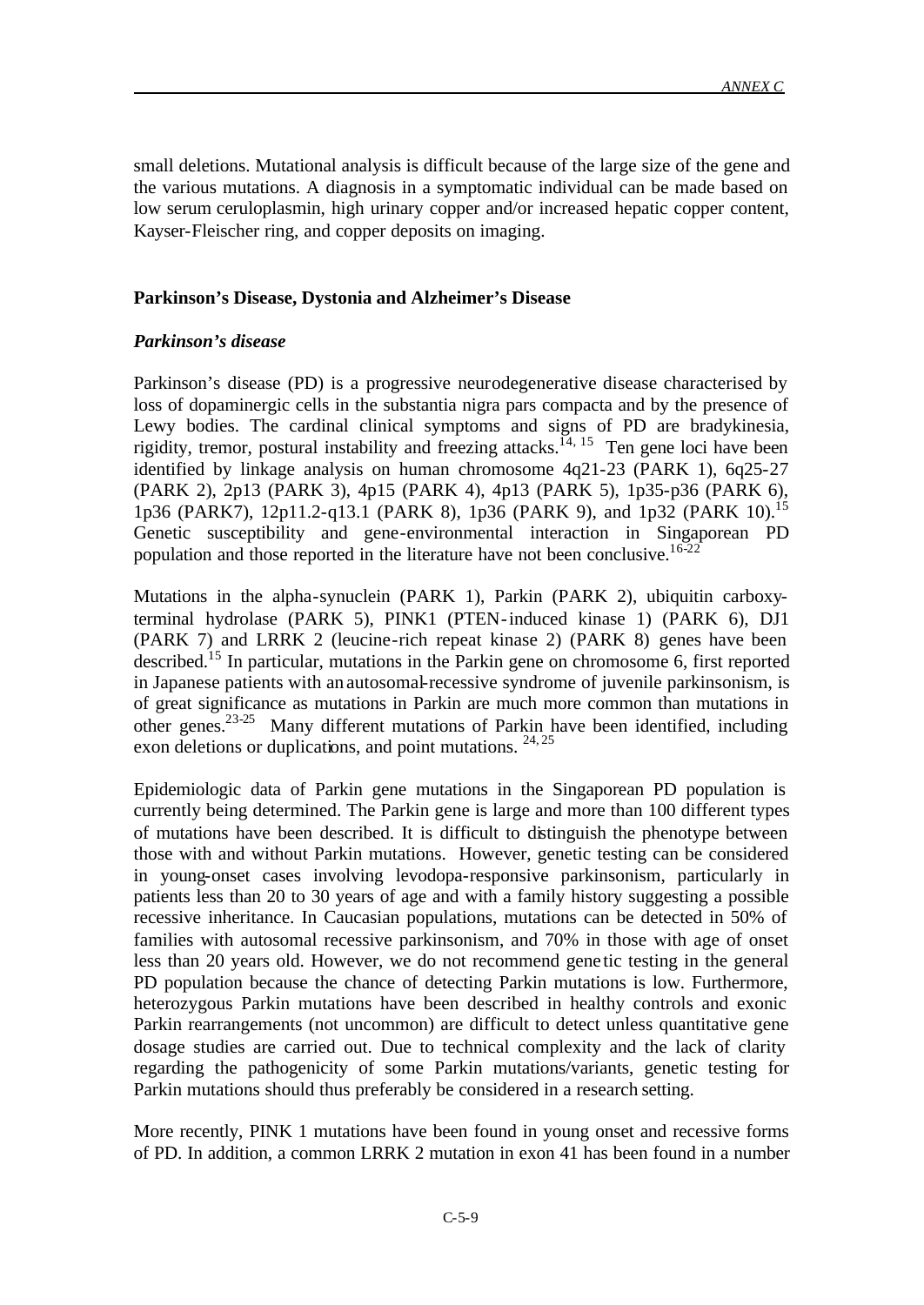of White PD patients with or without family history. More information and research are still needed at this time before we consider genetic testing for these genes in our local clinical setting.

# *Dystonia*

Dystonia is characterised by excessive spasms of both agonist and antagonist muscles resulting in abnormal posturing. Primary dystonia is of idiopathic origin, but a number of disease causing genes or genetic loci have been discovered for a number of dystonia syndromes. The most extensively studied is DYT 1 (Dystonia Musculorum Deformans), which exhibits an autosomal dominant inheritance with reduced (30 to 40%) penetrance. DYT 1 is caused by an underlying GAG in a Torsin A gene on chromosome 9q34. This mutation is present in a number of families of diverse ethnic background.

Most patients develop dystonia before the age of 26 years. One or more limbs are almost always affected and over 95% have an affected arm. The DYT 1 GAG-deletion accounts for 90% of early-onset limb dystonia in the Ashkenazi population, compared to about 50% in the non-Jewish population.

Genetic testing is recommended for patients with early-onset limb dystonia before the age 26 years, and for patients with late-onset dystonia who have a family history of early dystonia onset (<26 years).

### *Alzheimer's disease*

Alzheimer's disease (AD) is the most common neurodegenerative disease in most countries. Disease causing mutations are rare in AD and other inherited dementias, and hence routine genetic testing is not carried out locally. While apolipoprotein E4 allele is an established risk factor for AD, it is not useful for diagnosis or presymptomatic assessment.

### **General Considerations of Genetic Testing in Adult Neurodegenerative Diseases**

There are presently no universally accepted guidelines for genetic testing of adult neurodegenerative diseases, though some guidelines designed to help clinical neurologists have been proposed by a Movement Disorder Society task force<sup>1</sup> and also by a European consortium.<sup>2, 3</sup> Like other genetic diseases without a definitive cure, there are a number of ethical, social, legal, and psychological issues to consider for such genetic testing. These include informed consent, confirmatory testing, prenatal diagnosis, predictive testing and asymptomatic testing for children, confidentiality, insurability, finances, employment, disability, and marriage. Genetic counselling forms the cornerstone of any genetic testing programme.<sup>1-3, 6, 13</sup>

Patients should be provided with information regarding the clinical features and course of their disease, the mode of inheritance and penetrance. They should be counselled on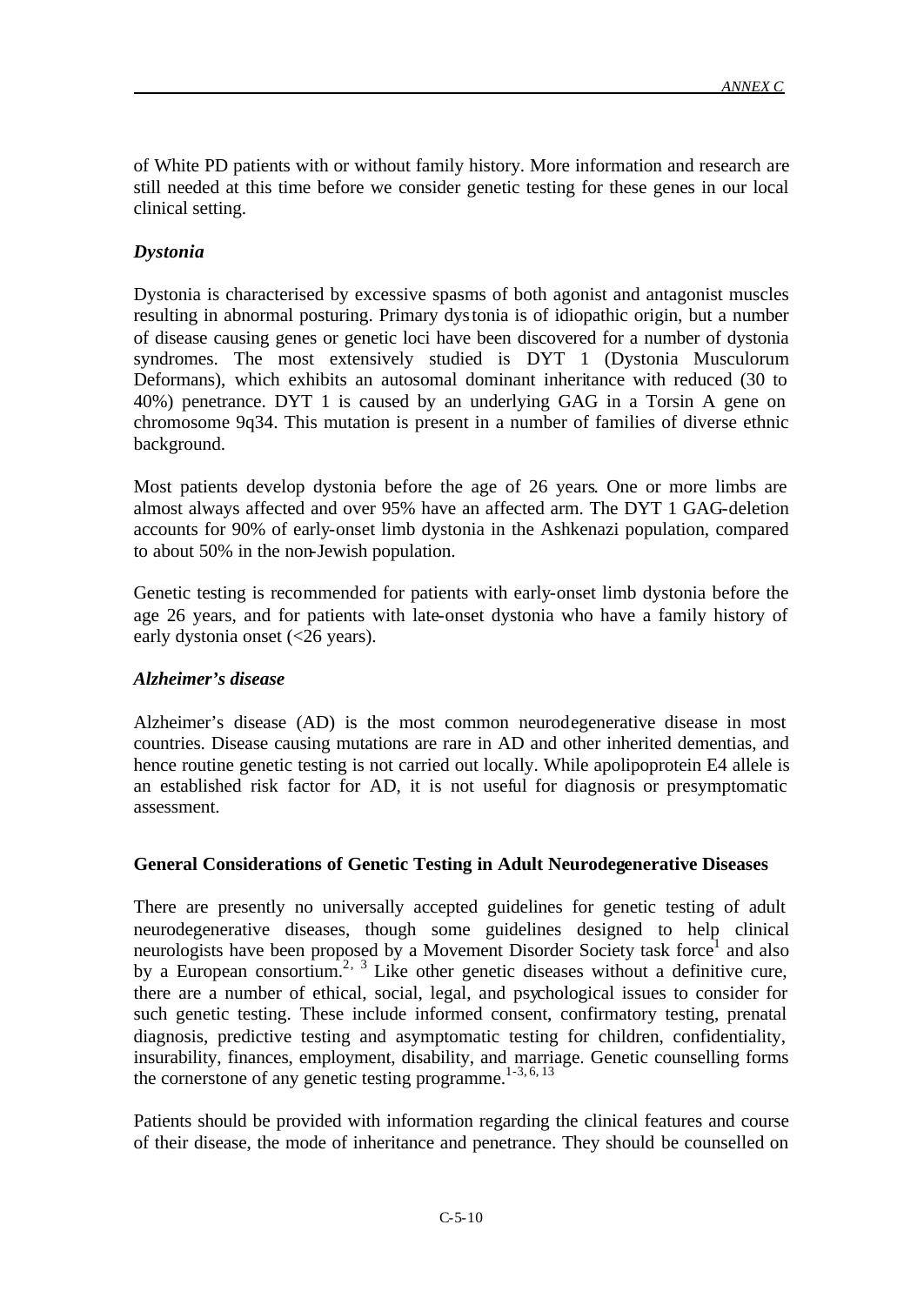the testing's potential implications for them and their families. Genetic counselling for all asymptomatic family members is equally important. In predictive testing, psychological counselling by trained persons is essential.

The neurologist should ensure that the patient or legal guardian is capable of understanding the process and of making informed choices. Without the written consent of the patient, such tests should not be performed at the request of members of the patients' families or other third parties. Test results should never be disclosed to a third party without written consent from the patient.

#### **Specific Considerations**

There is general consensus that testing in at-risk asymptomatic children is not encouraged, particularly when no effective treatment is available.

If the attending neurologist does not have thorough experience with inherited disorders, referral to a colleague with experience in these disorders is suggested.

Unlike some inherited disorders that present at birth or in childhood and greatly decrease lifespan, patients who carry the disease-causing gene in some of the adult neurodegenerative diseases may not develop any symptoms till middle age (such as HD) or even till old age (such as SCA 6). Furthermore, one cannot predict with any certainty when an asymptomatic individual will develop symptoms in an event of abnormal genetic findings. These considerations will pose potential ethical dilemmas for the physician when issues such as termination of a pregnancy need to be discussed. The implications of asymptomatic testing on the employment, insurance, and general life planning on the person tested are grave and needs to be thoroughly examined. Guidelines for presymptomatic diagnosis issued by the International Huntington's Disease Society and the World Federation of Neurology research group for Huntington's disease are useful references.<sup>12</sup> In general, discussion of such issues during the genetic counselling process must be dealt with carefully on an individual basis. There must also be adequate follow-up care for psychological problems. This will require careful management by a combined team of experts including the neurologist, genetic counsellors, psychologists, and social workers. The neurologist who has been taking care of the patient or a neurologist with experience in dealing with the disease should preferably lead the team and determine the individual needs of the patient.

Due to certain cultural beliefs and practices amongst our various ethic groups, sensitivity and skill is needed to manage patients and their relatives when genetic testing is discussed.<sup>4, 5</sup> For instance, we have encountered difficulties in getting some at-risk relatives and family members of SCA patients to come forward for an examination. In some instances, patients have falsely given a negative family history. The disease is perceived as a curse to the family due to ancestral misdoings. They would generally try to avoid the truth through denial, or hide their condition from friends and relatives.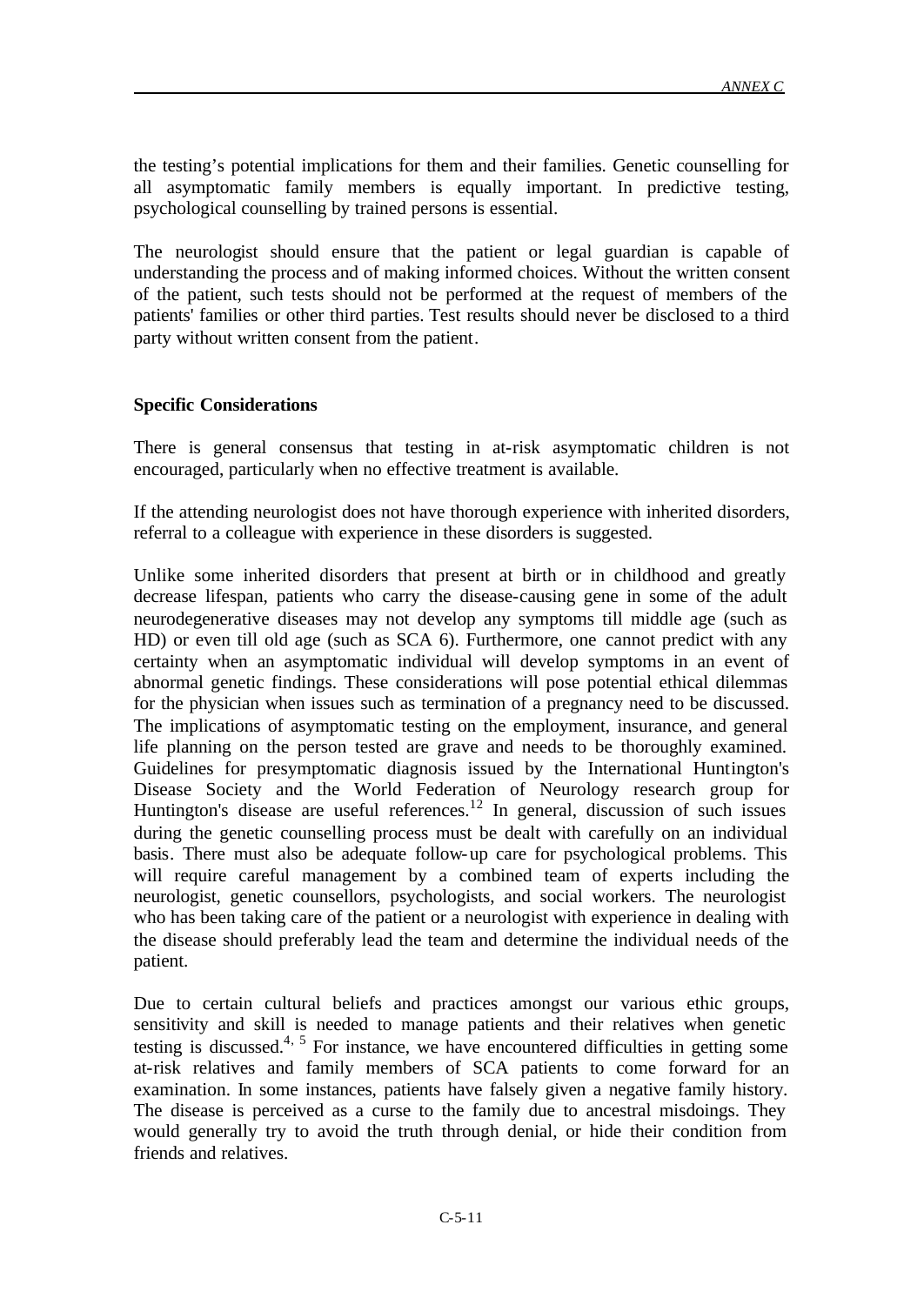# **Conclusion**

The armamentarium of genetic testing and screening of adult neurodegenerative diseases in Singapore will continue to expand. A molecular diagnosis programme should ideally be managed by a team of neurologists, psychologists, and other trained personnel with the necessary experience in managing the diseases. These persons should be committed to providing such services and should have a good knowledge of the ethical, psychological, cultural, and legal issues in our population.

# **Acknowledgements**

Work presented is supported by the National Medical Research Council, Singapore General Hospital, KK Women and Children Hospital, and SingHealth Research.

Thanks to Drs Wong Meng Cheong, Ivy Ng, Law Hai Yang, Zhao Yi, and those who provided feedback for the paper.

# **References**

- 1. Gasser T, Bressman S, Durr A, Higgins J, Klockgether T, Myers RH. State of the art review: molecular diagnosis of inherited movement disorders. Movement Disorders Society task force on molecular diagnosis. Mov Disord. 2003;18(1):3- 18.
- 2. Gasser T, Dichgans M, Finsterer J, *et al*. EFNS Task Force on Molecular Diagnosis of Neurologic Disorders. EFNS Task Force on Molecular Diagnosis of Neurologic Disorders: guidelines for the molecular diagnosis of inherited neurologic diseases. First of two parts. Eur J Neurol. 2001;8:299-314.
- 3. Gasser T, Dichgans M, Finsterer J, *et al*. EFNS Task Force on Molecular Diagnosis of Neurologic Disorders. EFNS Task Force on Molecular Diagnosis of Neurologic Disorders: guidelines for the molecular diagnosis of inherited neurologic diseases. Second of two parts. Eur J Neurol. 2001;8:407-24.
- 4. Tan EK. Autosomal dominant spinocerebellar ataxia:an Asian perspective. Can J Neurol Sci 2003 (in press)
- 5. Tan EK. Genetics of movement disorders: transcultural perspectives. (submitted).
- 6. Pulst SM. Ethical issues in DNA testing. Muscle Nerve 2000; 23: 1503-1507. Links
- 7. Tan EK, Law HY, Zhao Y, Lim E, Chan LL, Chang HM, Ng I, Wong MC. Spinocerebellar ataxia in Singapore: predictive features of a positive DNA test? Eur Neurol. 2000;44(3):168-71.
- 8. Zhao Y, Tan EK, Law HY, Yoon CS, Wong MC, Ng I. Prevalence and ethnic differences of autosomal-dominant cerebellar ataxia in Singapore. Clin Genet. 2002;62(6):478-81.
- 9. Law HY, Ng IS, Yoon CS, Zhao Y, Wong MC. Trinucleotide repeat analysis of Huntington's disease gene in Singapore. Ann Acad Med Singapore. 2001;30(2):122-7.